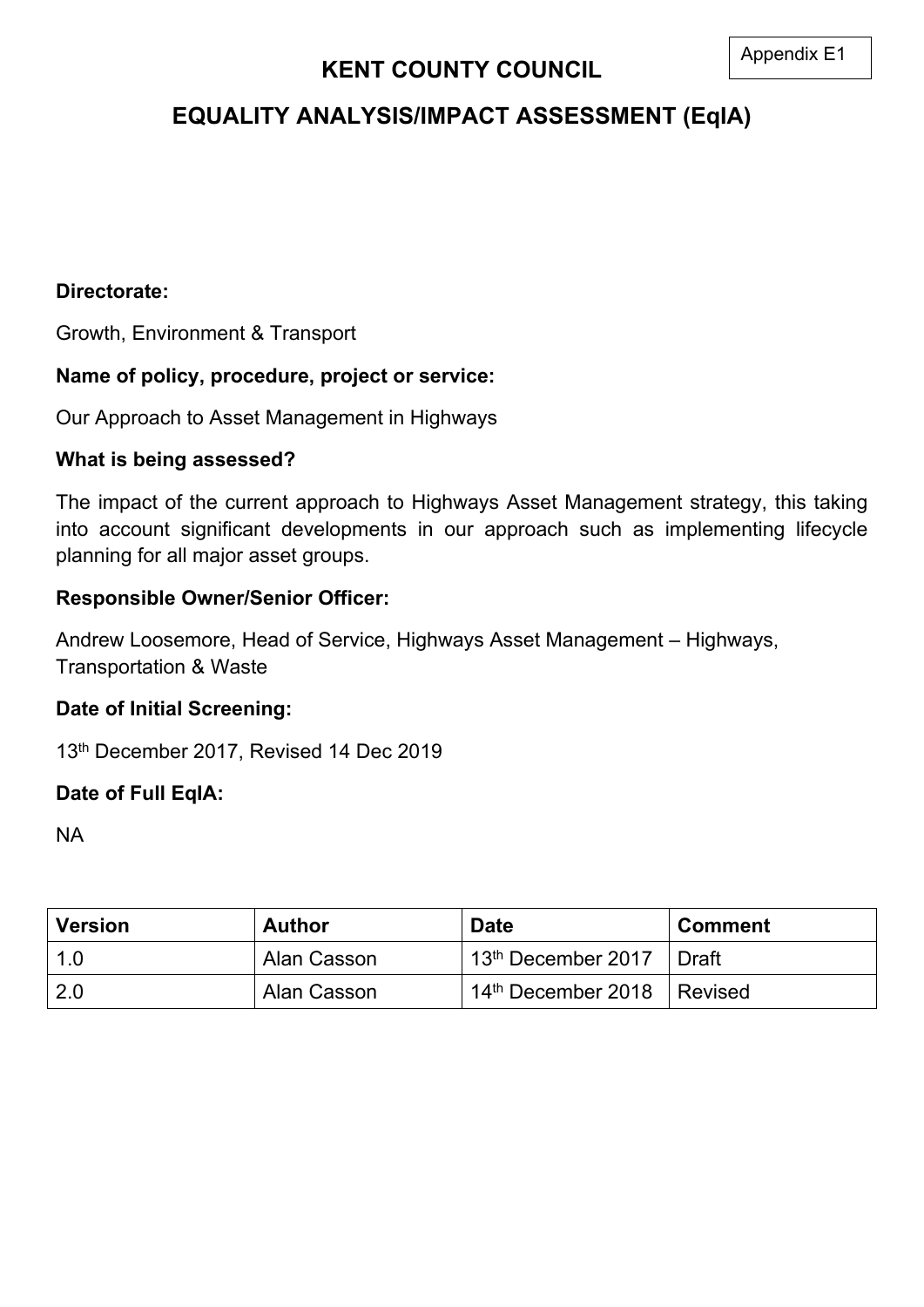Growth Environment & Transport Road and Footway Assets – Lifecycle Cost Planning Responsible Owner: Andrew Loosemore Version: 2.0 Date: 14<sup>h</sup> December 2018

## **Part 1: Initial Screening**

### **Proportionality**

Based on the answers in the screening grid at Appendix A what weighting would you ascribe to this function – see Risk Matrix.

| <b>_OW</b> | Low relevance or insufficient<br>information/ evidence to make<br>a judgement | <b>Medium</b> | Medium relevance or<br>insufficient information/<br>evidence to make a judgement |  | High relevance to equality or<br><b>High</b> likely to have an adverse<br>impact on a protected group |
|------------|-------------------------------------------------------------------------------|---------------|----------------------------------------------------------------------------------|--|-------------------------------------------------------------------------------------------------------|
|------------|-------------------------------------------------------------------------------|---------------|----------------------------------------------------------------------------------|--|-------------------------------------------------------------------------------------------------------|

Based on the individual assessments the overall assessment is **High**.

### **Context**

The County Council is responsible for the maintenance of 8,700km of roads and 5,400km of footway. We have legal obligations to maintain the public highway in a safe condition and facilitate the movement of traffic around the County. We also have duties under the Equality Act 2010. Our highway assets are estimated to be worth £12bn (excluding land value). Our highway assets are vital in supporting the delivery of the County Council's three strategic outcomes:

- **Children and young people in Kent get the best start in life** A safe and resilient highway network enabling reliable journeys will provide Kent's young people with access to work, education and training opportunities, supporting them to achieve their potential through academic and vocational education.
- **Kent communities feel the benefits of economic growth by being in work, healthy and enjoying a good quality life** Our highways play a vital role in Kent's economic prosperity. It provides safe and reliable access to shops, jobs, schools, friends, family and other opportunities. As well as connecting the County's towns and villages, Kent highways also provide a key strategic link between the Capital and ferry, air and rail services to mainland Europe.
- **Older and vulnerable residents are safe and supported with choices to live independently.** Safe and reliable roads provide valuable access to services, amenities and social activities for older and vulnerable people supporting them to live with greater independence.

Our highways enable safe and reliable journeys and in doing so support social and economic prosperity. They also facilitate the transport of services essential to health and wellbeing, including emergency services, medical services, food transportation etc.

Like most local authorities, Kent is facing significant challenges in maintaining a safe and reliable highway network during a time of diminishing resource, deteriorating condition and increasing public expectation. The rate at which local roads and footways in England are deteriorating far exceeds the rate of investment from central government. This is a national issue but arguably affects Kent more significantly given the scale of our highway network and proximity to London, the Dartford crossings and continental Europe.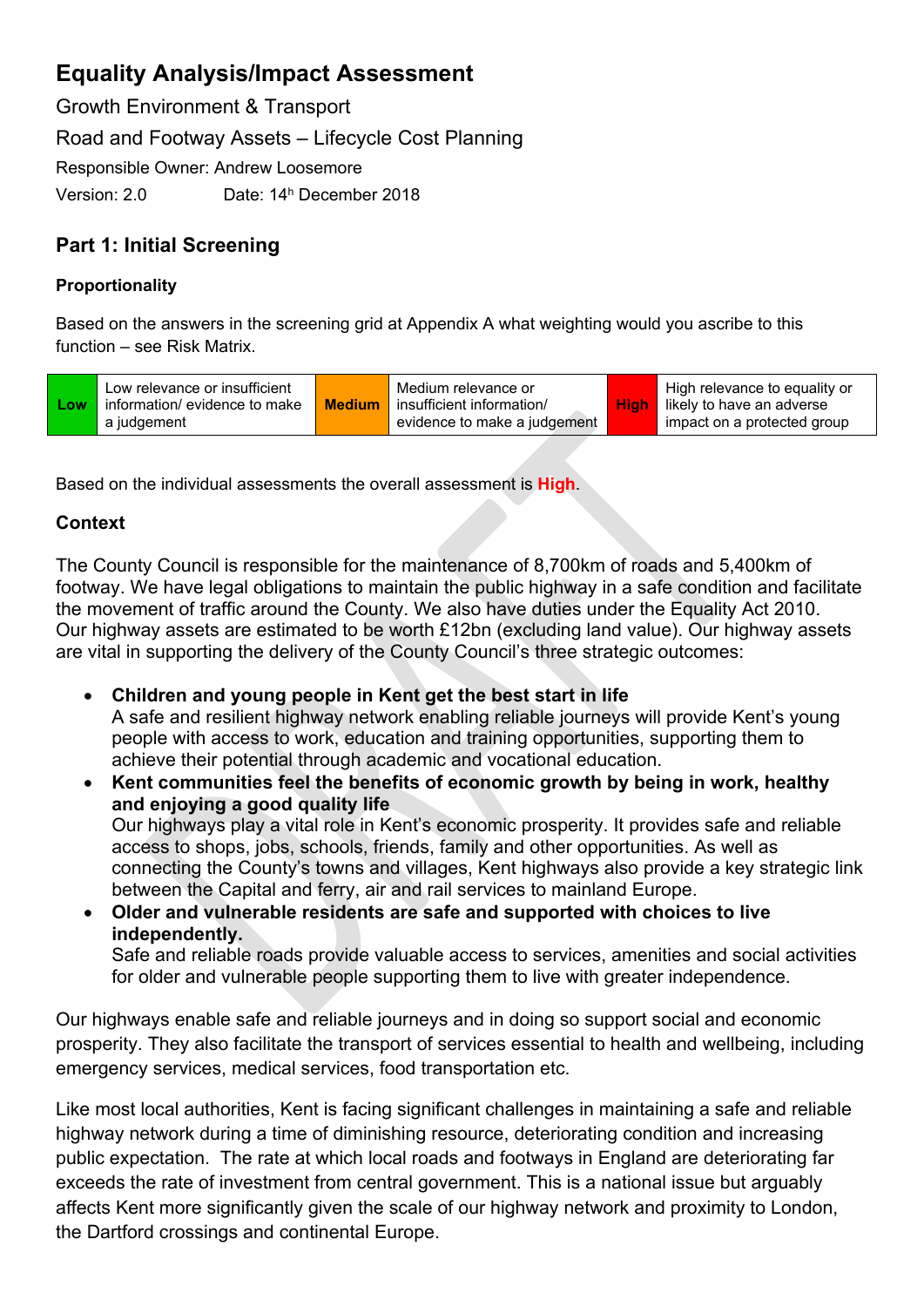Growth Environment & Transport Road and Footway Assets – Lifecycle Cost Planning Responsible Owner: Andrew Loosemore Version: 2.0 Date: 14<sup>h</sup> December 2018

The majority of capital investment in our highways is funded through DfT grants. However, in 2015 the Government changed the way in which it allocates funding to encourage the full use of asset management methodology into Local Authorities' management of highway maintenance and prioritisation of investment.

In February 2017, Kent County Council published two key documents. The first, *Our Approach to Asset Management in Highways*, outlines how asset management principles can enable us to meet with our statutory obligations and in doing so, support the County Council's vision of "improving lives by ensuring every pound spent in Kent is delivering better outcomes for Kent's residents, communities and businesses".

The second, *Implementing Our Approach to Asset Management in Highways*, outlined in more detail how we will embed asset management principles in the way that we deliver highway services and measure our success to ensure continuous improvement and a focus on the County Council's Strategic Outcomes. Over the last few years, we have implemented a range of measures to improve our knowledge of our highways asset and carry out lifecycle cost analyses, in order to make informed decisions about how we maintain our highway assets.

In February 2018, Kent adopted and published a third document, *Developing Our Approach to Asset Management in Highways*, essentially a development of the above documents which uses more robust lifecycle cost data, processes and modelling, and outlines the current condition of highway assets and forecasts future condition and levels of service. It also included areas that we want to develop in future to further enhance service delivery and ensure continuous improvement. Publishing this document denable Kent to evidence a Band 3 rating for Incentive Fund purposes and avoid a further reduction in government funding allocated to Kent.

In *Implementing Our Approach to Asset Management in Highways* we explained that most local authorities are facing significant challenges in maintaining a safe and reliable highway network during a time of ageing assets, diminishing resource, deteriorating condition and increasing public expectation. The rate at which local roads in England are deteriorating far exceeds the rate of investment from central government, and this is a constant theme of published reports.

Most commentators will accept that capital investment in existing local roads throughout the country has been insufficient for decades. That has been further exacerbated by reduced funding from central government in recent years as the Government seeks to reduce public spending.

The position in Kent is similar to most other authorities. Our forecast for most highway asset groups based on current levels of funding continuing is challenging. In most asset groups, it is clear from detailed modelling and analysis that our highway assets will continue to deteriorate, in some cases very significantly.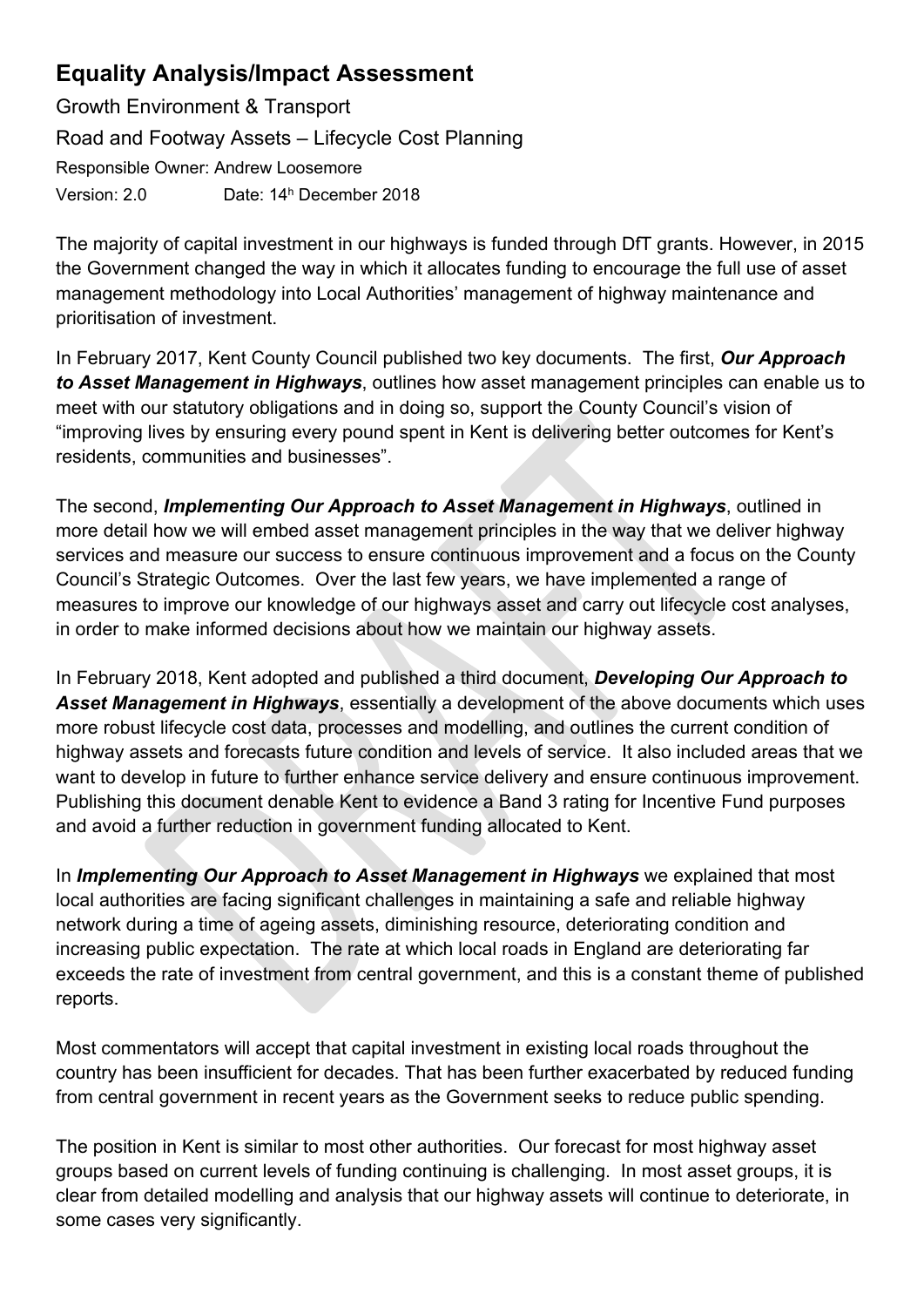Growth Environment & Transport Road and Footway Assets – Lifecycle Cost Planning Responsible Owner: Andrew Loosemore Version: 2.0 Date: 14<sup>h</sup> December 2018

Whilst all highway asset groups have their respective challenges going forward, this proposed new strategy document include two important but difficult conclusions about our largest and most valuable asset groups – roads and footways.

- Our road assets are in poor condition and will deteriorate significantly if current funding levels are maintained. If that occurs on the scale modelled over ten years, towards the end of that period it will become increasingly challenging to fulfil our Highways Act duties to maintain a safe network.
- Our footway assets are also in poor condition and will deteriorate significantly over the next ten years. If that happens as modelled, we will have significantly more uneven footway network towards the end of the forecast period.

This Equality Impact Screening has been completed to consider whether the proposed developed strategy document that is based on more robust lifecycle cost analysis has the potential to disproportionately affect protected groups under the Equality Act. It concludes that continued footway asset deterioration of the scale modelled would disproportionately affect a number of vulnerable groups protected by the Equality Act, namely the elderly and disabled.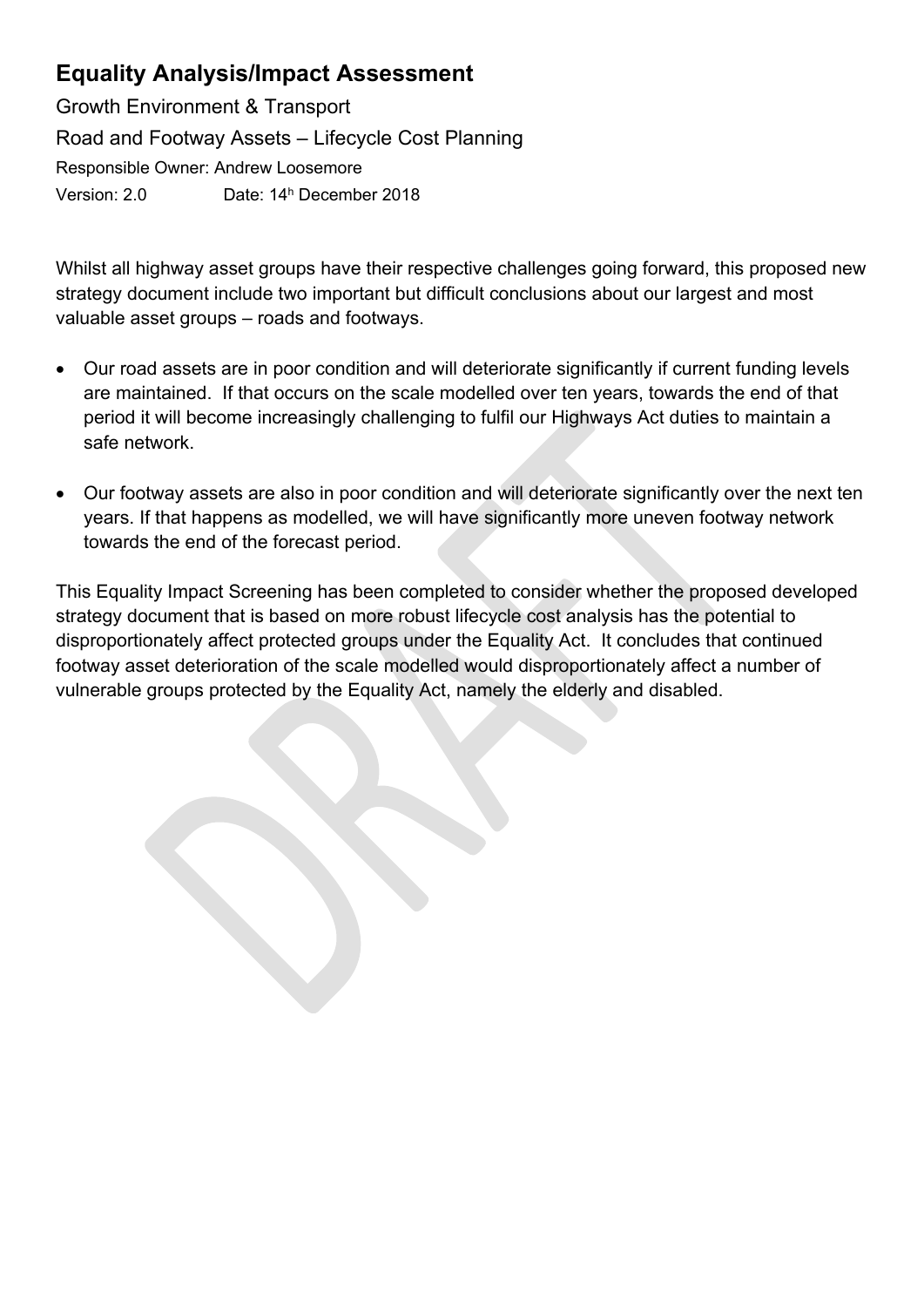Growth Environment & Transport Road and Footway Assets – Lifecycle Cost Planning Responsible Owner: Andrew Loosemore Version: 2.0 Date: 14<sup>h</sup> December 2018

#### **Aims and Objective**

See above.

#### **Information and Data**

None, save asset condition and modelling data, which is not specific to protected groups.

#### **Involvement and Engagement**

None at this stage.

#### **Potential impact**

A deteriorating road and footway network may affect older people and people with disabilities more than others.

#### **Adverse Impact**

If we do not resource road and footway asset management and maintain a steady state condition, the condition of our road and footway assets will deteriorate. Whilst that may be mitigated by statutory and adhoc inspections in terms of safety critical defects, it is reasonable to conclude that footway surfaces will deteriorate and be more uneven than at present. The extent to which that might occur will depend on the extent of any funding shortfall.

#### **Positive Impact**

Informed asset management decision making.

### **Part 2: Judgement**

| Option 1 - Sufficient Screening                                                                         | Yes.  |  | No              |  |  |  |  |
|---------------------------------------------------------------------------------------------------------|-------|--|-----------------|--|--|--|--|
| Justification: The project does not affect any particular protected group                               |       |  |                 |  |  |  |  |
| Option 2 – Internal Action Required                                                                     | Yes l |  | No <sub>1</sub> |  |  |  |  |
| Details of the internal action plan and mechanisms for monitoring and review can be found at Appendix A |       |  |                 |  |  |  |  |
| Option 3 - Full Impact Assessment Required                                                              | Yes.  |  | No              |  |  |  |  |

A Full Impact Assessment is required for the following reasons:

o Modelling data and our understanding of funding availability points to road and footway asset deterioration over the next ten years. That will likely lead to more uneven footway in particular and that may affect older people and people with disabilities more than others, given the potential for increased trip hazards.

#### **Action Plan**

NA

**Monitoring & Review**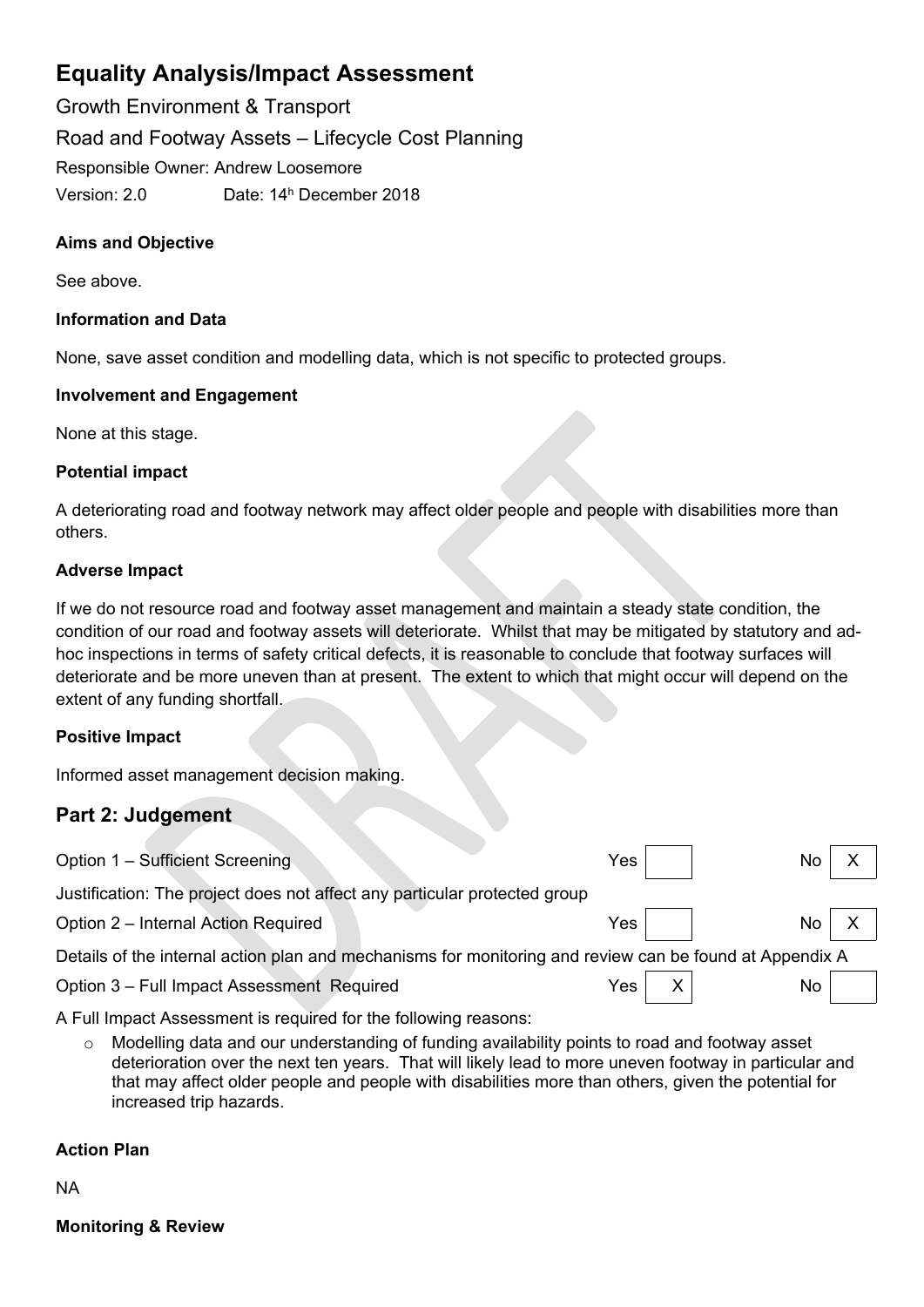Growth Environment & Transport Road and Footway Assets – Lifecycle Cost Planning Responsible Owner: Andrew Loosemore Version: 2.0 Date: 14<sup>h</sup> December 2018

NA

### **Equality & Diversity Team Comments**

NA

## **Part 3: Sign Off**

I have noted the content of the equality impact assessment and agree the actions to mitigate the adverse impact (s) that have been identified

Signed: Andrew Loosemore

Job Title: Head of Service, Highways Asset Management

Date: December 2018